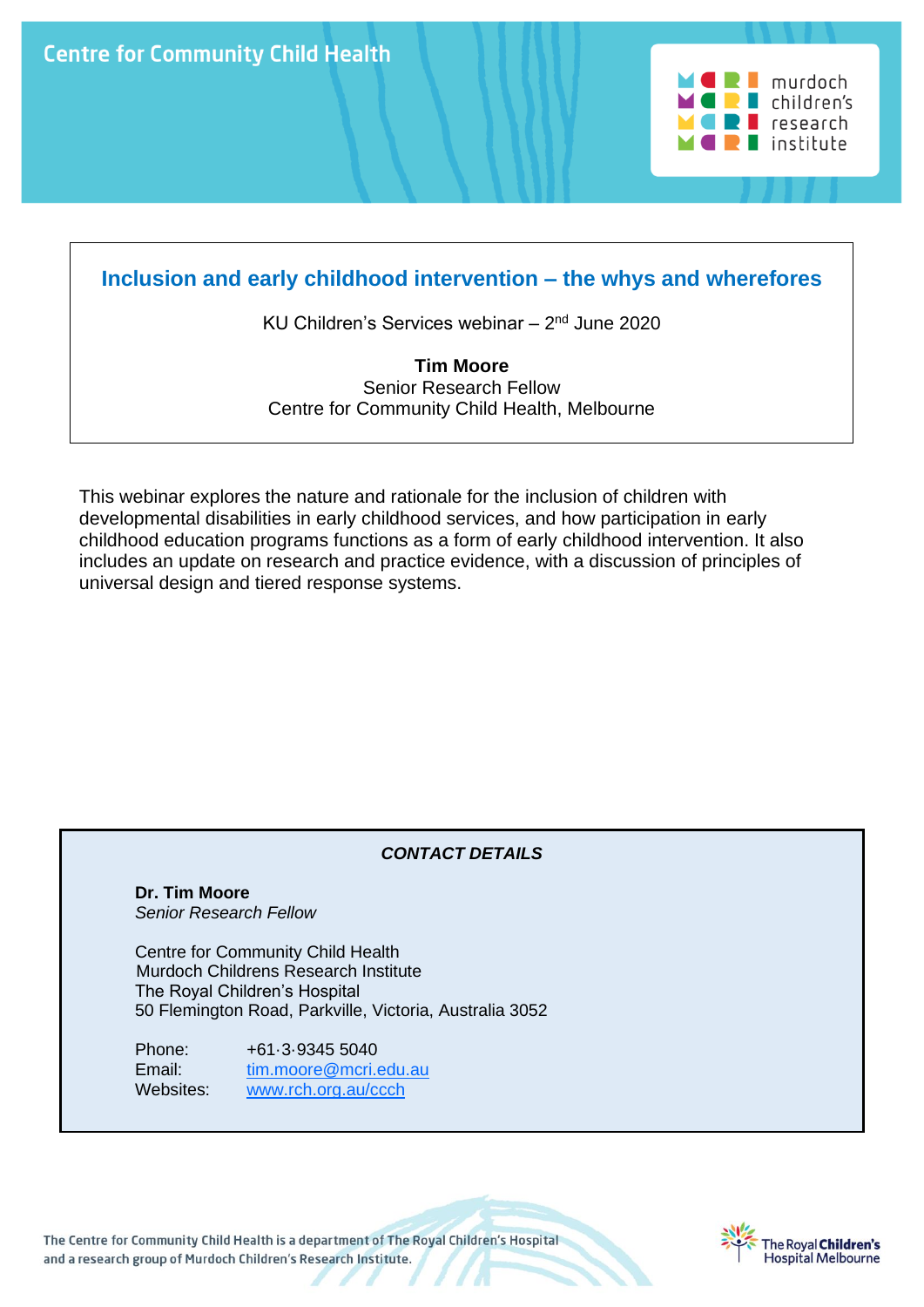

# **Inclusion and early childhood intervention – the whys and wherefores**

### **OUTLINE**

- **Introduction**
- How children with disabilities develop and learn
- Rethinking developmental disabilities
- Aims and rationale for early childhood intervention
- Aims and rationale for inclusion
- Understanding inclusion
- Evidence and best practice for inclusion
- Inclusion resources
- Conclusions and key messages

### **NEEDS OF CHILDREN WITH DEVELOPMENTAL DISABILITIES**

- Children with developmental disabilities have the same needs as all children needs for attachment, nurturance, emotional responsiveness, care, safety and security etc.
- These crucial relationships qualities have the same impact on their development as they do on other children
- However, children with disabilities may have difficulty having these needs realised because of the nature of their disabilities – they may initiate interactions less frequently and give cues that are more subtle and difficult to read
- Children with disabilities may also have reduced access to the range of environments and experiences that other children have, and fewer opportunities to participate
- The principal way in which children learn is through what Mahoney (2013) calls massive practice, that is, having multiple opportunities to practice functional skills in everyday settings
- Performance improves with practice, and hence a major aim should be to provide as many opportunities as possible to actively practice key skills
- This is best achieved by capitalising on the naturally occurring opportunities that arise in everyday home and community settings.
- To help children with disabilities develop and learn, families need the support of *early childhood intervention services*, and children need the experience of inclusion and meaningful participation in mainstream early childhood settings

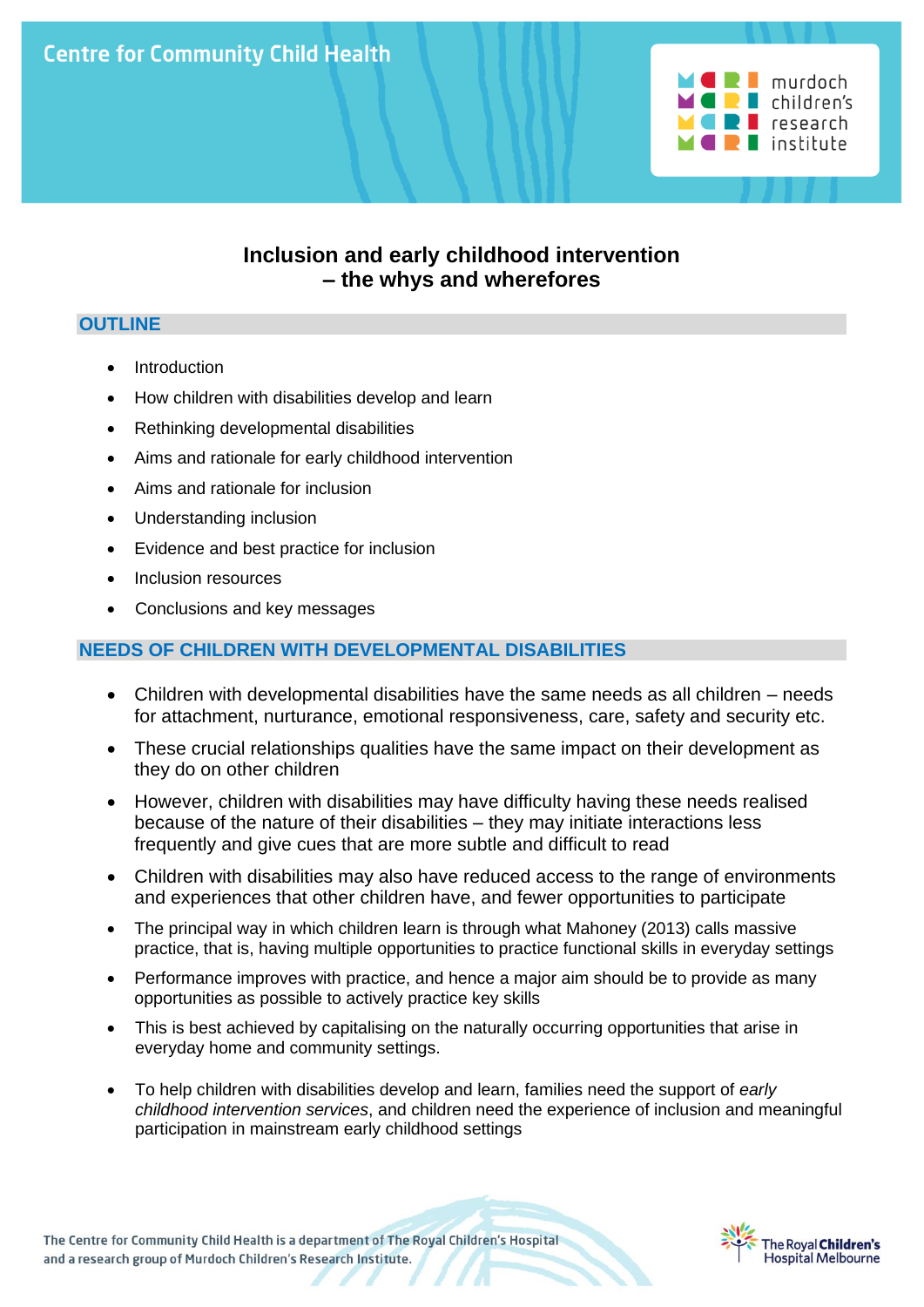

Mahoney, G. (2013). Assimilative practice and developmental intervention. **International Journal of Early Childhood Special Education, 5** (1), 45-65.

Moore, T.G. (2009). The nature and significance of relationships in the lives of children with and without developmental disabilities. Keynote presentation at National Conference of the Early Intervention Association of Aotearoa New Zealand ~ *Quality Practices: New Practices*  $\sim$  Auckland, 1<sup>st</sup> April.

[http://www.rch.org.au/emplibrary/ccch/TM\\_EIAANZ\\_Conference\\_09.pdf](http://www.rch.org.au/emplibrary/ccch/TM_EIAANZ_Conference_09.pdf)

# **RETHINKING DEVELOPMENTAL DISABILITIES AND DELAYS**

There are two models for framing developmental disabilities:

- The *medical model of disability* identifies and describes disability based on categories, such as deafness or intellectual disability, and sees disability as a condition that resides in the child.
- It also masks the extreme variation within each category: although disability lies at one end of a continuum of human functioning, we see large differences among children with the same diagnosis.
- The *social model of disability* recognises that society—through policies and environmental adaptations—either facilitates or impedes the way individuals participate in daily activities.
- In this framework, disability doesn't reside in the child; rather, it's a function of the child and the child's environment.
- This distinction is captured in the WHO International Classification of Functioning, Disability & Health (2007) which distinguishes between impairment, activity and participation:
	- *impairments* refer to the actual body functions and structure how a person is affected at a physical level,
	- − *activity* refers to the impact of these upon the person's ability to do certain activities what restrictions the impairments place upon the person's ability to do things, and
	- − *participation* refers to the child's ability to participate as they would like within family and community settings - what restrictions the social environment placed upon the person's capacity to participate in life activities
- Viewing disability in this way means examining the extent to which a child can or cannot participate with family members and peers in day-to-day activities in the home, the community and in early childhood programs: environments that aren't adapted to meet children's level of functioning restrict their participation in everyday activities, thus impairing their ability to develop and learn.

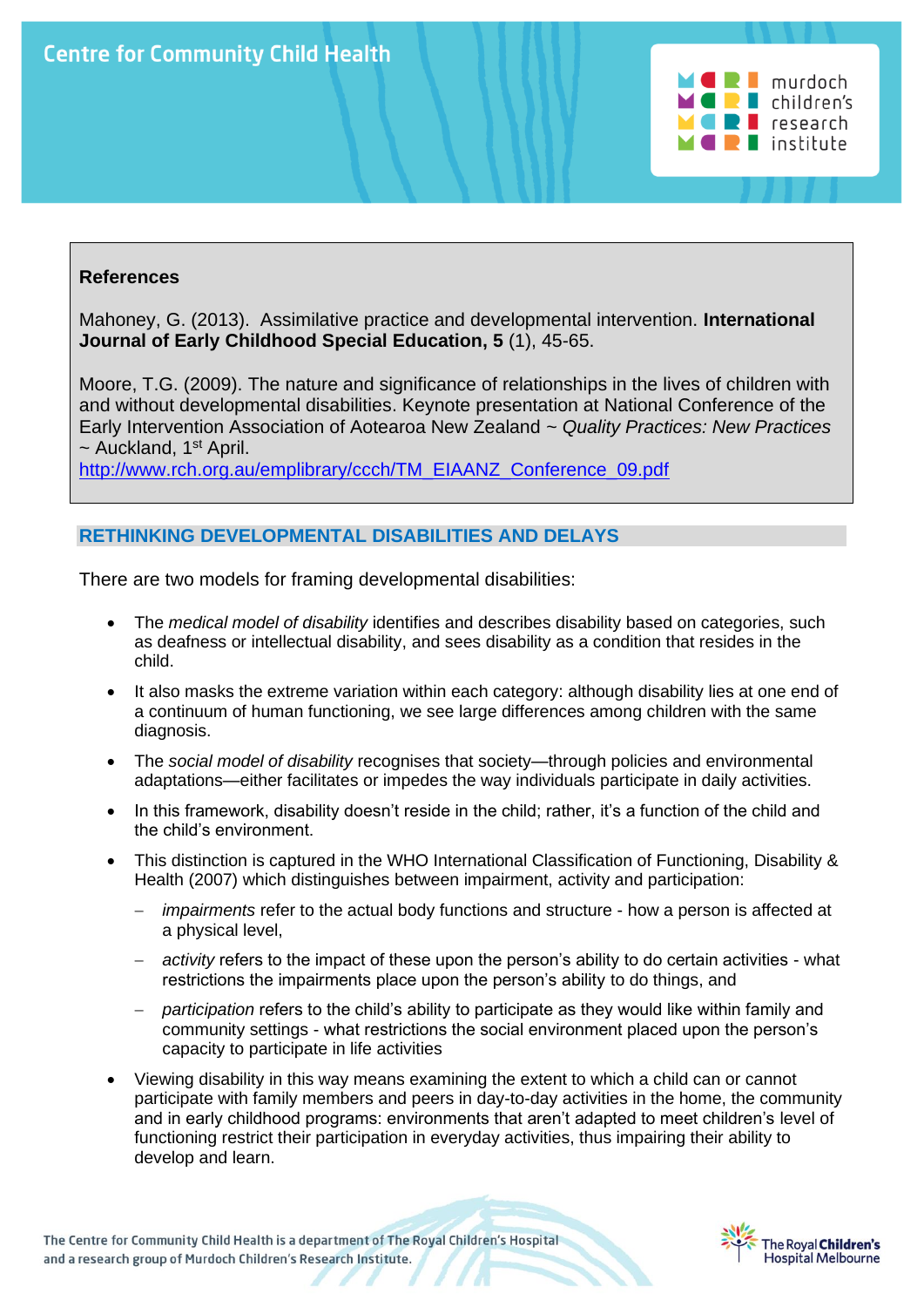

• *Educational environments … aren't neutral factors when it comes to existing and emerging disabilities. These environments contribute positively or negatively to the way children will function—and even, for some children, to whether they are considered disabled at all (Hebbeler and Spiker, 2016)* 

Another way in which traditional views of developmental disabilities have been challenged is by those who argue that human abilities exist along continua and that there is no absolute cut-off point for any of the many forms of disability.

• In his book *Neurodiversity* (2010), Armstrong (2010) maintains that:

*Human beings and human brains exist along continuums of competence. People with disabilities do not exist as 'islands of incompetence' totally separated from 'normal' human beings. Rather they exist along continuums of competence, with 'normal' behavior simply a stop along the way.* 

*Human competence is defined by the values of the culture to which you belong whether you are regarded as disabled or gifted depends largely upon when and where you live* 

• In *The Other Side of Normal* (2012), Smoller argues that

*The more we learn about the architecture of the mind, the more we see that conditions we recognise as disorders are variations of the same biological and psychological systems that operate in all of us.*

*Normal and abnormal are like night and day: we recognise them as different, but there is no sharp line between them*

Others argue that we should rethink our attitudes and perspectives of disabilities.

• In *Neurotribes: The legacy of autism and how to think smarter about people who think differently* (2015), Silberman urges us to rethink our view of autism:

*Instead of viewing [autism] as an error of nature – a puzzle to be solved and eliminated with techniques like prenatal testing and selective abortion – society should regard it as a valuable part of humanity's genetic legacy while ameliorating the aspects of autism that can be profoundly disabling without adequate forms of support.*

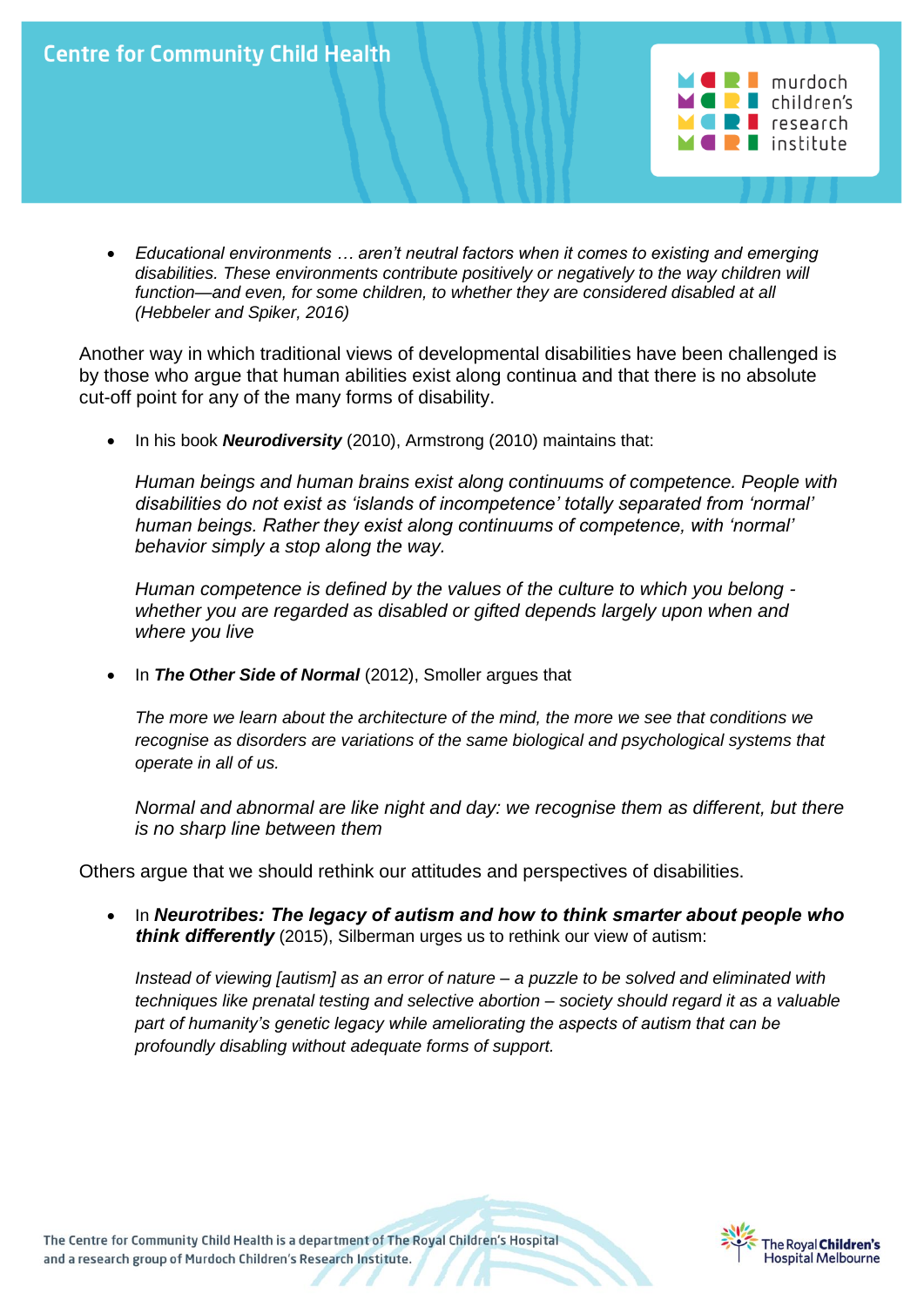

Armstrong, T. (2010). **Neurodiversity: Discovering the Extraordinary Gifts of Autism, ADHD, Dyslexia, and Other Brain Differences.** New York: Da Capo / Perseus Books.

Silberman, S. (2015). **NeuroTribes: The legacy of autism and how to think smarter about people who think differently**. Crows Nest, NSW: Allen & Unwin.

Smoller, J. (2012). **The Other Side of Normal: How Biology Is Providing the Clues to Unlock the Secrets of Normal and Abnormal Behaviour.** New York: William Morrow / HarperCollins Publishers.

Hebbeler, K. and Spiker, D. (2016). Supporting young children with disabilities. **The Future of Children, 26** (2), 185-205.

World Health Organisation (2007). **International Classification of Functioning, Disability and Health: Children & Youth Version**. Geneva, Switzerland: World Health Organisation.

# **AIMS AND RATIONALE FOR EARLY CHILDHOOD INTERVENTION**

Based on earlier reviews of the evidence in the US (Workgroup on Principles and Practices in Natural Environments, 2008) and Australia (Centre for Community Child Health, 2011), the aims and rationale for early childhood intervention are as follows:

- While ECI providers can play an important role in supporting children with disabilities and their families, they have a limited role to play in the everyday lives of these children
- ECI providers have limited direct time with children with disabilities and their parents and therefore are not one of the main providers of early learning environments.
- The bulk of the child's learning occurs *between* home visits or other sessions with professionals, not *during* them.
- Therefore, individual therapy cannot be a major driver of development what drives development is children's meaningful participation in everyday activities and environments
- **The overall aim of early childhood intervention is** *to ensure that the parents or other key caregivers are able to provide young children who have developmental disabilities with experiences and opportunities that help the children gain and use the functional skills they need to participate meaningfully in the key environments in their lives.*

A recent review of the evidence (Moore, 2019) has confirmed these finding:

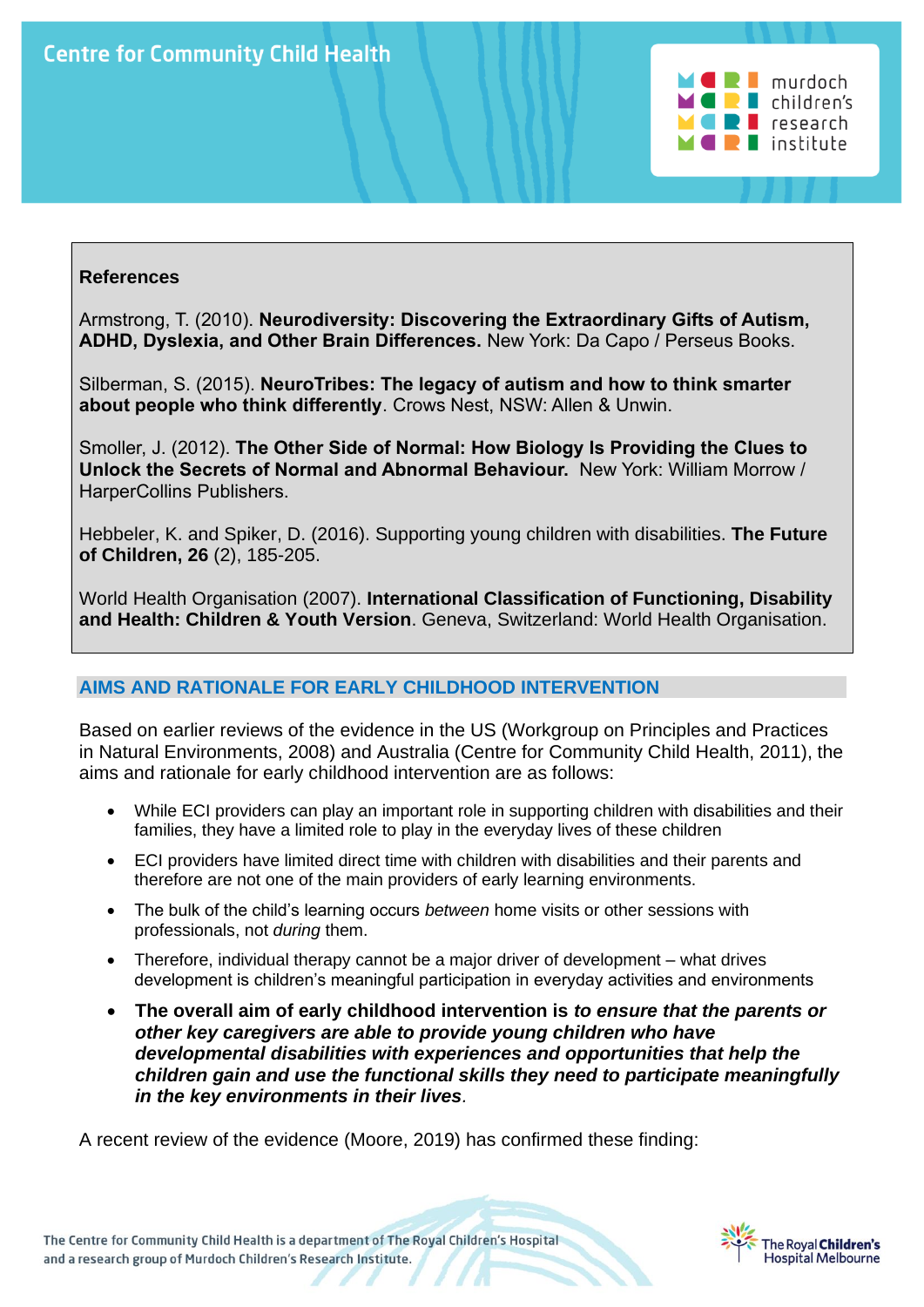

- The overall aim of ECI as identified in the previous review (CCCH, 2011) has continued to be endorsed by all experts – the central goal is to promote the capacity of caregivers to support the child's learning
	- The other core plank of ECI services the inclusion and participation of children with disabilities and their families in community settings that serve typically developing children – also continues to be endorsed both as the right of children with disabilities and as best practice
	- The three defining features of high-quality inclusion are
		- − *Access*: removing barriers and making necessary adaptations to create opportunities for learning
		- − *Participation*: promote meaningful engagement in play and learning activities with other children
		- − *Supports*: creating an infrastructure of systems-level supports for implementing highquality inclusion
	- The enhancement of participation is the ultimate outcome for health and educational interventions
	- Focusing on participation is critical for children with disabilities because, without special efforts to support their participation, they are likely to experience lower levels of participation than their normally-developing peers.

Centre for Community Child Health (2011). **DEECD Early Childhood Intervention Reform Project: Revised Literature Review.** Melbourne, Victoria: Department of Education and Early Childhood Development.

Moore, T.G (2019). **Realising the Potential: A Literature Review of Best Practices in Early Childhood Intervention Services.** Prepared for the Victorian Department of Education and Training. Parkville, Victoria: Centre for Community Child Health, Murdoch Children's Research Institute.

Workgroup on Principles and Practices in Natural Environments (2008). **Agreed upon mission and key principles for providing early intervention services in natural environments.** Chapel Hill, North Carolina: National Early Childhood Technical Assistance Centre, OSEP, US Department of Education.

The Centre for Community Child Health is a department of The Royal Children's Hospital and a research group of Murdoch Children's Research Institute.



 $\blacksquare$  murdoch  $\blacksquare$  children's  $\blacksquare$  research lackitute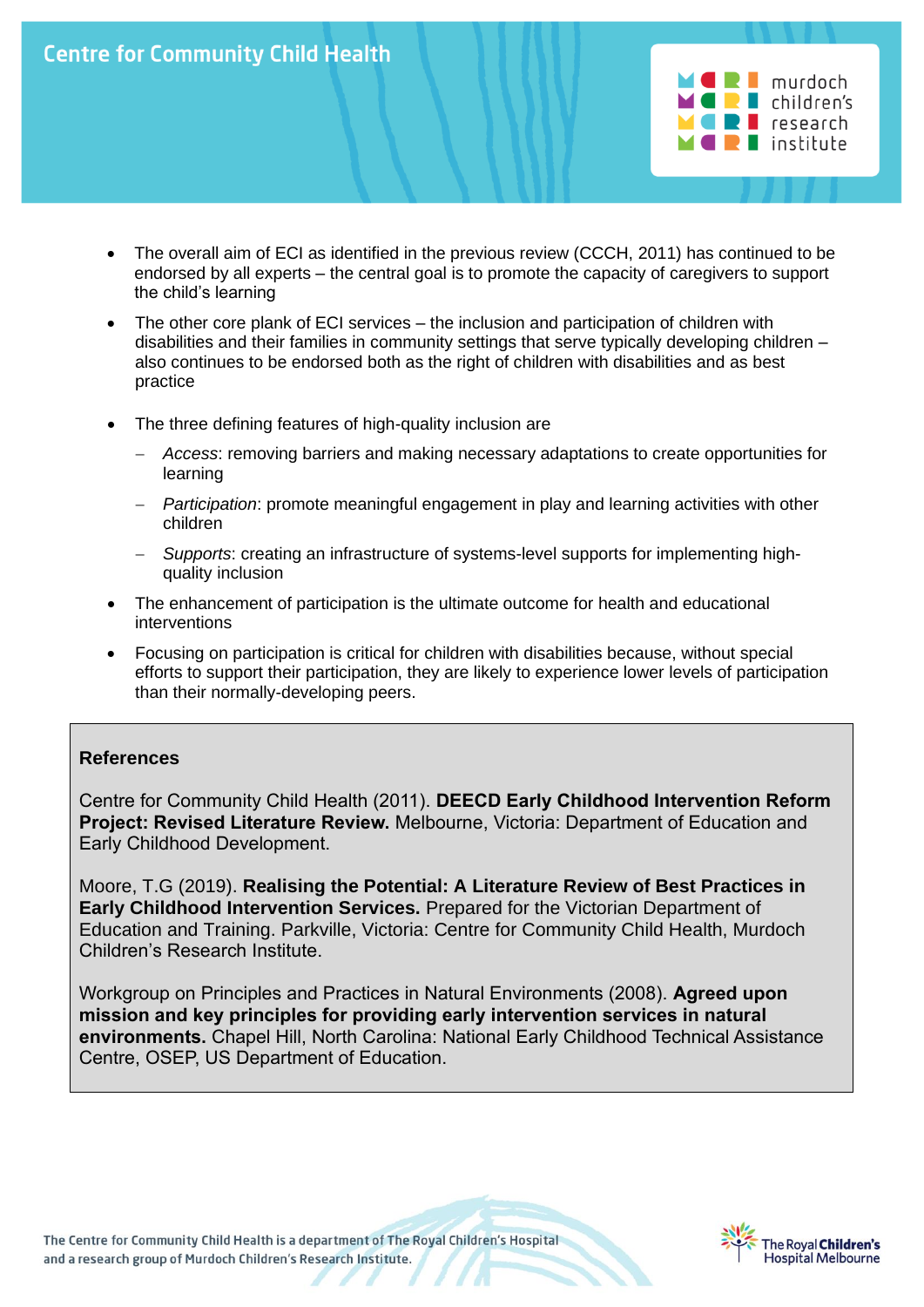

### **AIMS AND RATIONALE FOR INCLUSION**

In various international and national policy documents, we can see an emerging commitment to make societies more inclusive:

- Both the United Nations' *Convention on the Rights of the Child* (1990) and *Convention on the Rights of Persons with Disabilities* (2006) envision an inclusive society in which health and education contribute to the well-being of all.
- The United Nations Sustainable Development Goals 2015-2030 builds on the principle of 'leaving no one behind', and also envisions a fully inclusive society.
- Early Childhood Development is included in SDG Goal 4: *Ensure inclusive and equitable quality education and promote lifelong learning opportunities for all.*
- Australia's National Disability Insurance Scheme (2013) also promotes inclusion and participation for people with disabilities
- Among its objectives, this Act is designed to:
	- give effect to Australia's obligations under the Convention on the Rights of Persons with Disabilities 2006
	- support the independence and social and economic participation of people with disability
	- provide reasonable and necessary supports, including early intervention supports, for participants in the NDIS

Australia's national early childhood frameworks also support inclusion and participation:

- One of the key aims of the Early Years Learning Framework *Belonging, Being and Becoming* is that all children should learn to participate fully and actively in society
- Similarly, the Australian Children's Education and Care Quality Authority's Guide to the National Quality Standard includes among its guiding principles *equity, inclusion and diversity*

#### **Defining inclusion**

- Inclusion is *the meaningful participation of children with developmental disabilities in the same range of home, early childhood and community environments, experiences and activities as other children*.
- An inclusive environment or program is one in which all children, regardless of ability or background, are able to participate in all activities of their choosing.
- From the family perspective, inclusion is defined as *the active involvement of families of children with developmental disabilities in the same range of community environments, experiences and activities as other families*.
- An inclusive community environment or program is one in which all families, regardless of their abilities or backgrounds, are able to participate in all activities of their choosing.

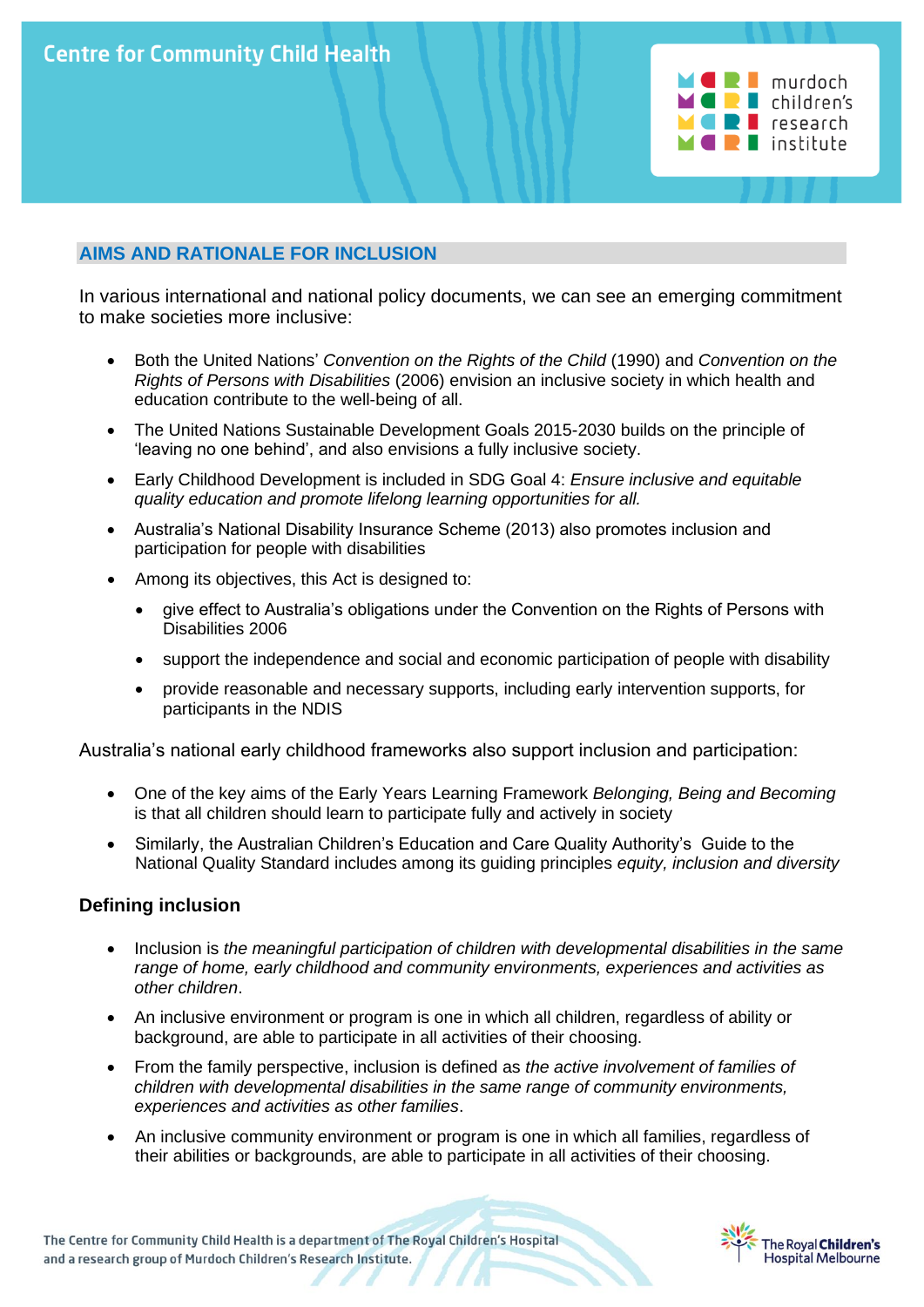

The inclusion in children with developmental disabilities in early childhood settings has been endorsed national and internationally:

• A joint statement of US Department of Health and Human Services & US Department of Education (2015) states that:

*All young children with disabilities should have access to inclusive high-quality early childhood programs, where they are provided with individualized and appropriate support in meeting high expectations.* 

*Though this policy statement focuses on including young children with disabilities in early childhood programs, it is our shared vision that all people be meaningfully included in all facets of society throughout the life course. This begins in early childhood programs and continues into schools, places of employment, and the broader community.* 

*Inclusion in early childhood programs can set a trajectory for inclusion across the life course, making it critical that we include individuals with disabilities in all facets of society from birth.*

- Early childhood inclusion has also been endorsed in joint statement sby peak early childhood and early childhood intervention bodies in the US (Division of Early Childhood and the National Association for the Education of Young Children, 2009) and Australia (Early Childhood Australia and Early Childhood Intervention Australia, 2012).
- Early Childhood Australia has issued a *Statement on the inclusion of every child in early childhood education and care* (2014) and a companion paper on *A rationale for why we need the Statement on Inclusion (2014)* which state that:
	- ECA is committed to the inclusion of every child in early childhood education and care
	- − Inclusion means that every child has access to, participates meaningfully in, and experiences positive outcomes from early childhood education and care programs
	- − Exclusion is when some children and their families find it harder to access and participate in ECEC than others
	- − Exclusion may be deliberate or unintentional, but even when it is not deliberate, it is not okay

#### **References**

Australian Children's Education and Care Quality Authority (2011). **Guide to the National Quality Standard**. Sydney, NSW: ACECQA.

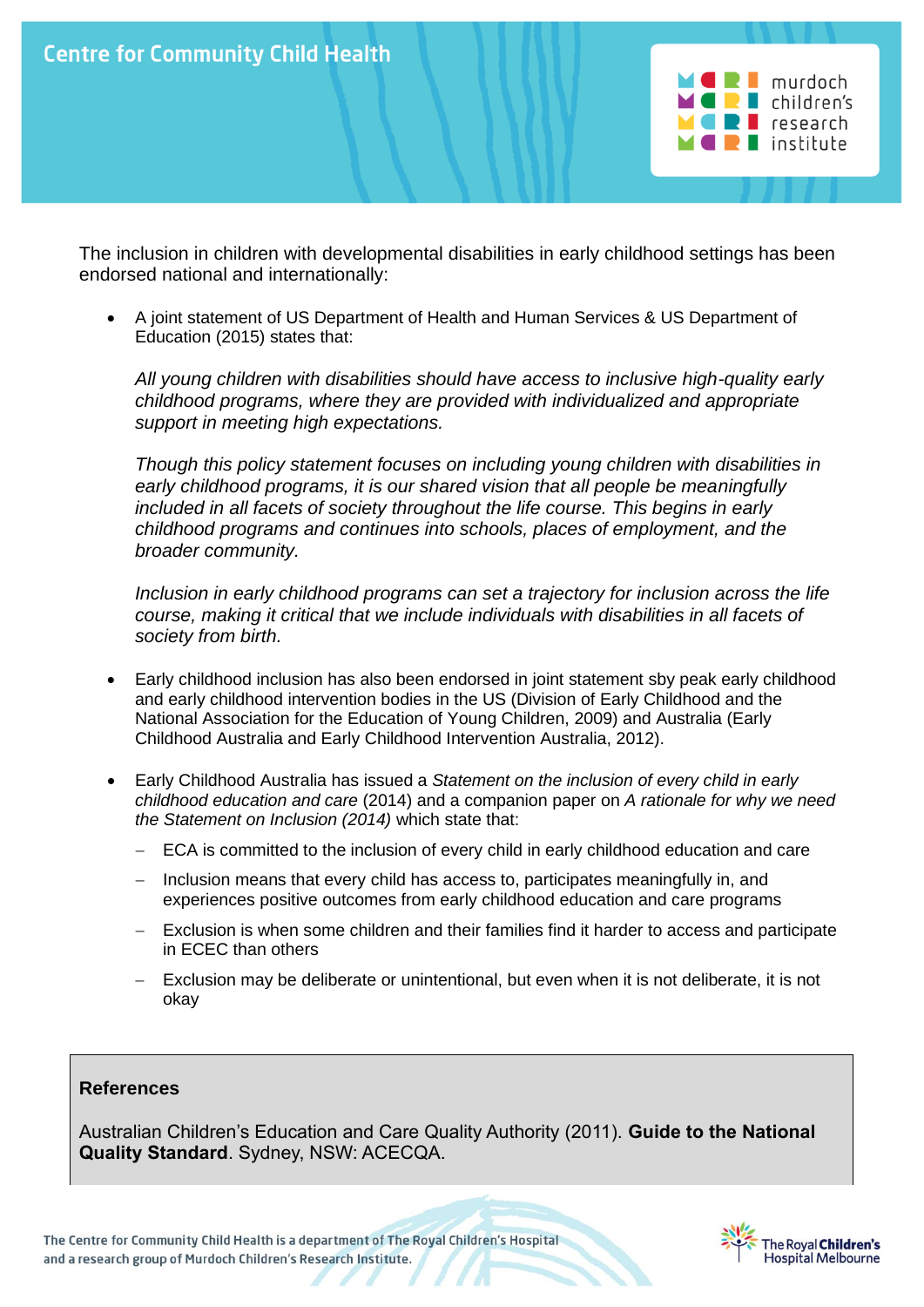

DEC/NAEYC (2009). **Early childhood inclusion: A joint position statement of the Division for Early Childhood (DEC) and the National Association for the Education of Young Children (NAEYC).** Chapel Hill: The University of North Carolina, FPG Child Development Institute.

<http://community.fpg.unc.edu/resources/articles/files/EarlyChildhoodInclusion-04-2009.pdf>

Council of Australian Governments (2009). **Belonging, Being and Becoming — The Early Years Learning Framework for Australia.** Canberra, ACT: Australian Government Department of Education, Employment and Workplace Relations.

Early Childhood Australia and Early Childhood Intervention Australia (2012). **Position statement on the inclusion of children with a disability in early childhood education and care.** [http://www.earlychildhoodaustralia.org.au/wp](http://www.earlychildhoodaustralia.org.au/wp-content/uploads/ECA_Position_statement_Disability_Inclusion_web.pdf)[content/uploads/ECA\\_Position\\_statement\\_Disability\\_Inclusion\\_web.pdf](http://www.earlychildhoodaustralia.org.au/wp-content/uploads/ECA_Position_statement_Disability_Inclusion_web.pdf)

Early Childhood Australia (2014). **Statement on the inclusion of every child in early childhood education and care.** Canberra, ACT: Early Childhood Australia.

Early Childhood Australia (2014). **A rationale for why we need the** *Statement on Inclusion.* Canberra, ACT: Early Childhood Australia.

United Nations (1990). **Convention on the Rights of the Child**. Geneva, Switzerland: United Nations.

United Nations (2006). **Convention on the Rights of Persons with Disabilities**. New York: United Nations.

US Department of Health and Human Services and US Department of Education (2015). **Policy Statement on Inclusion of Children with Disabilities in Early Childhood Programs.** Washington, DC: US Department of Health and Human Services and US Department of Education.

<http://www2.ed.gov/policy/speced/guid/earlylearning/joint-statement-full-text.pdf>

#### **EVIDENCE AND BEST PRACTICE REGARDING INCLUSION**

Kathy Cologon (2019) has summarised the evidence for the effects of inclusion of children with developmental disabilities in education programs:

- There is a consistent lack of evidence to suggest any benefit of segregated education.
- By contrast, there is a considerable body of research demonstrating the benefits of inclusive education

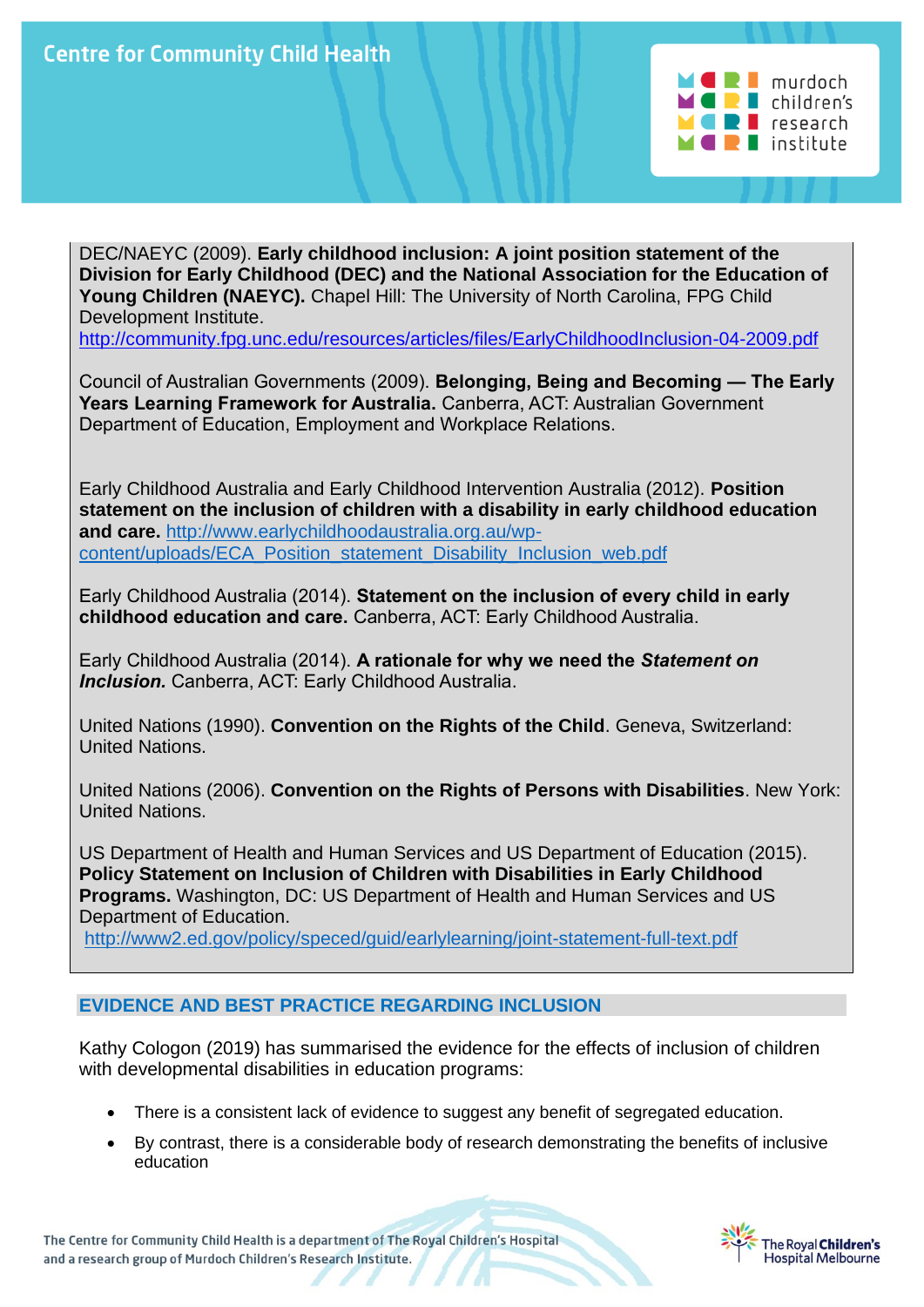



- All children benefit from inclusive education, not only those with developmental disabilities
- Despite these well-known findings, which have been persistent for more than half a century, current research nationally and internationally shows that segregated education not only continues but is increasing.

For an example of the ongoing battles over the value and efficacy of inclusion, see Imray and Colley (2017) *Inclusion is Dead, Long Live Inclusion*, and the reply from Roger Slee (2018) *Inclusive Education isn't Dead, it Just Smells Funny.*

- Inclusive education results in higher quality education for students who do and do not experience disability
- Through participation in inclusive education, teachers experience professional growth and increased personal satisfaction
- Developing skills to enable the inclusion of students who experience disability results in higher-quality teaching for all students and more confident teachers

### **Features of best practice**

#### *Promoting access - removing barriers to attending and participating*

- *Assistive technology* involve a range of strategies to promote a child's access to learning opportunities, from making simple changes to the environment and materials to helping a child use special equipment.
- *Universal design* is an approach to the design of all products and environments to be as usable as possible by as many people as possible regardless of age, ability, or situation
- *Universal design for learning* involves the design of instructional materials and activities that make the learning goals achievable by individuals with wide differences in their abilities to see, hear, speak, move, read, write, understand English, attend, organize, engage, and remember. These alternatives are built into the instructional programs, activities and materials, not added on after-the-fact

The creation of inclusive early childhood programs does not depend upon adapting the mainstream curriculum for the benefit of those with developmental disabilities, but on creating a curriculum and environment that is designed from the start to cater for the individual needs of all children.

#### *Promoting engagement and safety*

- Importance of attachment challenges for children with developmental disabilities
- Importance of establishing familiar routines and safe places

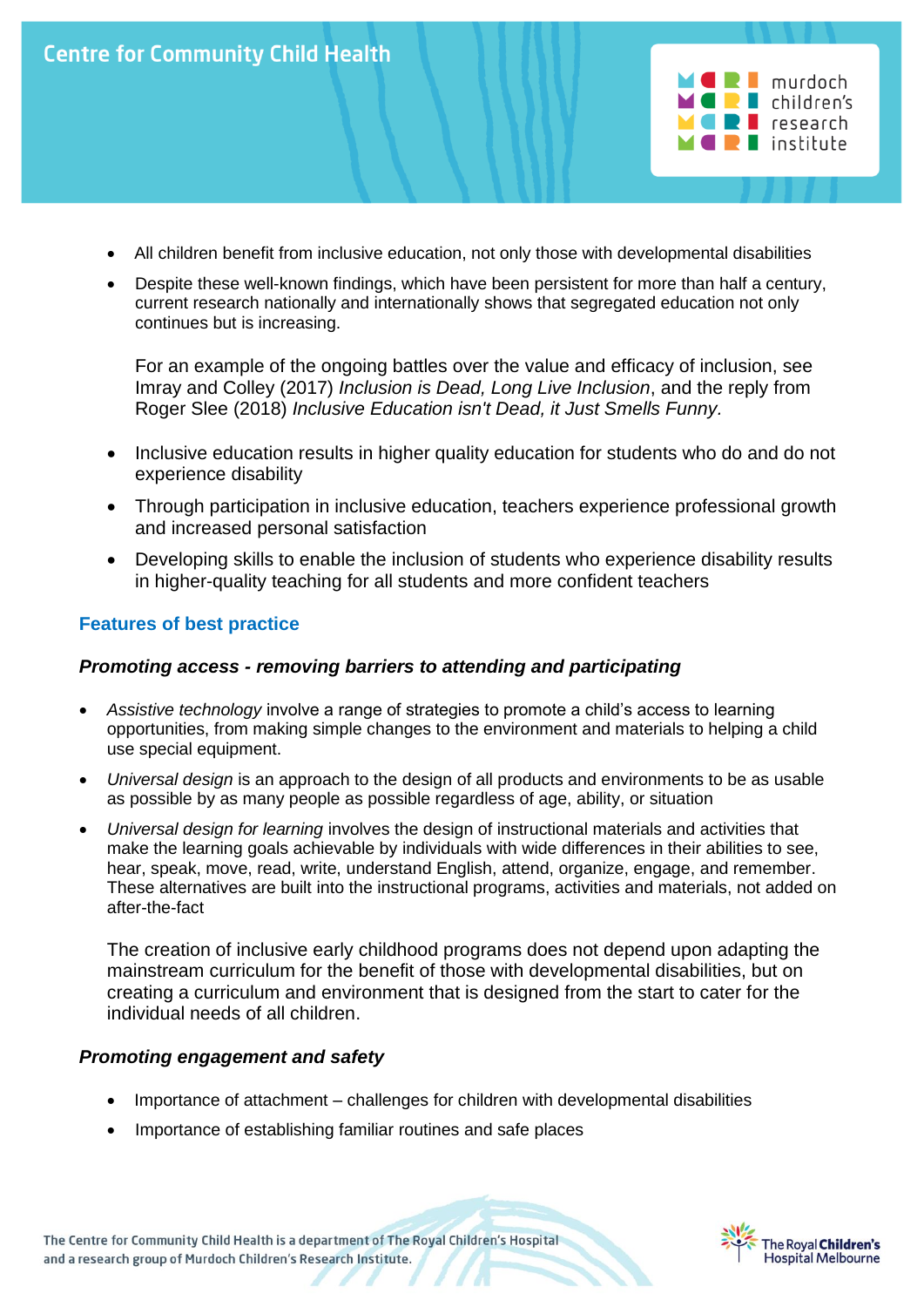

### *Promoting participation*

- What meaningful participation involves not just being present
- Hearing the child's voice importance of close observation and following the child's interests and preferences
- Ask the other children how to involve them

### *Promoting practice of functional skills*

- Natural learning opportunities and other naturalistic interventions these address specific developmental or learning goals within the context of everyday activities, routines, and transitions at home, at school, or in the community
- Scaffolding strategies
- Importance of monitoring informal (observation) and formal
- Tiered models of instruction/intervention
	- − *Response to Intervention* (Buysse and Peisner-Feinberg, 2013)
	- − *The Pyramid Model for Promoting Social-Emotional Competence and Addressing Challenging Behaviour* (Hemmeter, Fox and Snyder, 2013)
	- − *Building Blocks* (Sandall and Schwartz, 2008)
	- − *Multi-Tiered Systems of Support for Young Children* (Carta & Young, 2019)

#### *Promoting supportive partnerships*

- Importance of close family-professional collaboration actively engage parents in choosing and devising ways of meeting goals for the child
- *Team Around the Child* (Limbrick, 2009, 2014)
- – for children with complex conditions and multiple needs, build a team of caregivers and practitioners to support the child and the family and the EC service
- Interface with external services ECIA *Working Together Agreement* (2018)

The Working Together Agreement promotes a coordinated approach to early childhood inclusion for children with disability and/or developmental delay. When families, early childhood intervention (ECI) practitioners, early childhood education and care (ECEC) educators work together, this supports the human rights, best interests of and outcomes for all children participating in ECEC.

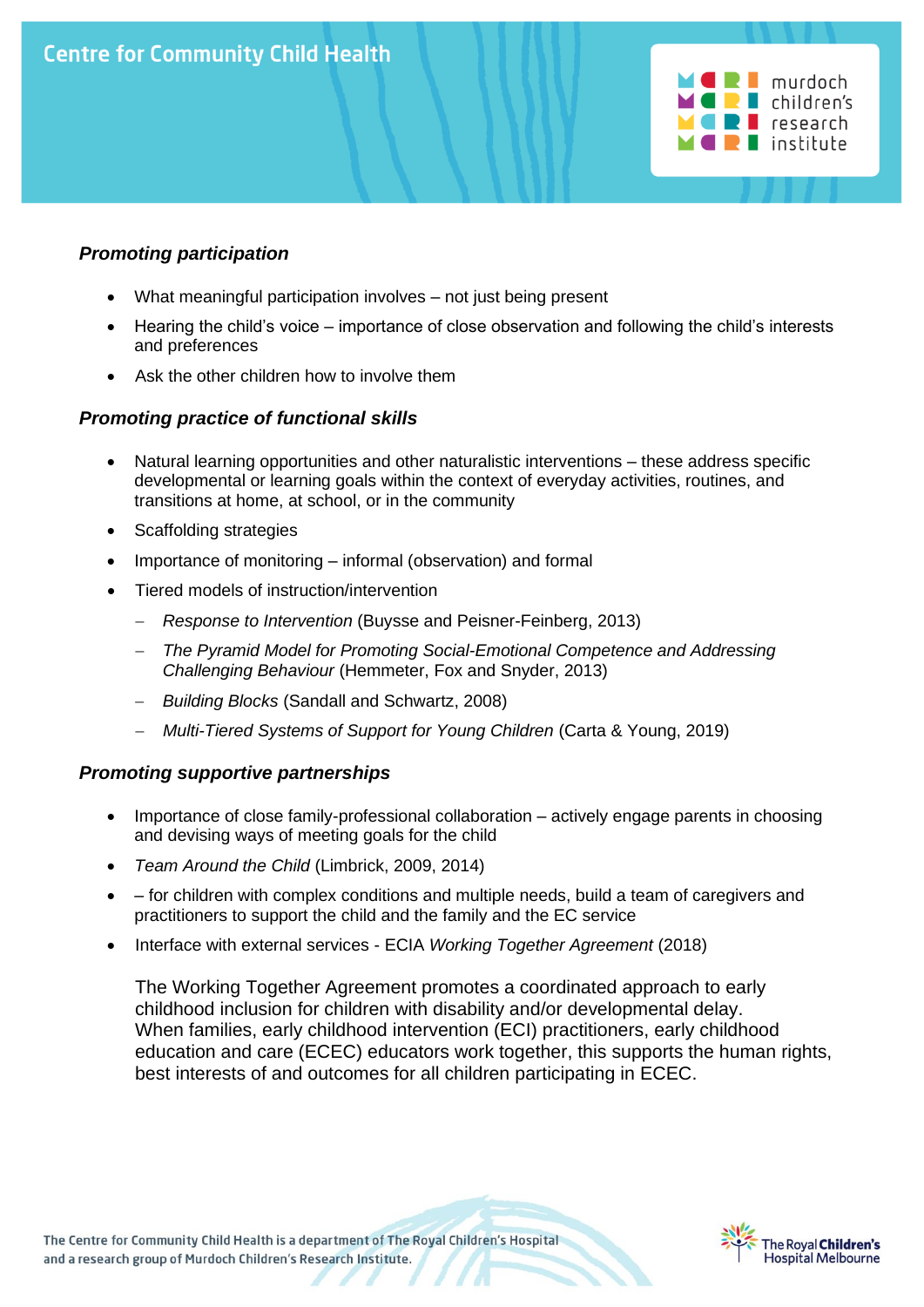

Cologon, K. (2019). **Towards inclusive education: a necessary process of transformation.** Collingwood, Victoria: Children and Young People with Disability Australia (CYDA).

Early Childhood Intervention Australia (2018). **Working Together Agreement**. https://www.ecia.org.au/Resources/Working-Together-Agreement

Imray, P. and Colley, A. (2017). **Inclusion is Dead, Long Live Inclusion**. London, UK: Routledge.

Limbrick, P. (2009). **TAC for the 21st Century: Nine Essays on Team Around the Child.** Clifford, Herefordshire, UK: Interconnections.

Limbrick, P. (2014). **TAC for the 21st Century: A unifying theory about children who have a multifaceted condition.** Clifford, Herefordshire, UK: TAC Connections. [http://www.teamaroundthechild.com/allnews/developmentsintreatment/1406-tac-for-the-21st](http://www.teamaroundthechild.com/allnews/developmentsintreatment/1406-tac-for-the-21st-century-a-unifying-theory-about-children-who-have-a-multifaceted-condition-an-essay-by-peter-limbrick.html)[century-a-unifying-theory-about-children-who-have-a-multifaceted-condition-an-essay-by](http://www.teamaroundthechild.com/allnews/developmentsintreatment/1406-tac-for-the-21st-century-a-unifying-theory-about-children-who-have-a-multifaceted-condition-an-essay-by-peter-limbrick.html)[peter-limbrick.html](http://www.teamaroundthechild.com/allnews/developmentsintreatment/1406-tac-for-the-21st-century-a-unifying-theory-about-children-who-have-a-multifaceted-condition-an-essay-by-peter-limbrick.html)

Slee, R. (2018). **Inclusive Education isn't Dead, it Just Smells Funny**. London, UK: **Routledge** 

# **CONCLUSIONS / KEY POINTS**

- In young children, disabilities are *developmental*  they are evolving, shaped by continuous interaction with their environment
- The overall aim of both ECI and ECEC services is to ensure that children's early learning environments – in family, ECEC and community settings – help children develop the functional skills they need to participate in those environments
- No child with developmental disabilities needs therapy what they need is the services of a therapist to help their caregivers / EC practitioners adapt their practices to meet the child's developmental needs
- We need to create services and a service system that caters for *all* children and is capable of catering for the full range of children's abilities and stages of development
- *Attachments* are critical for the development of all children, but particularly so for children with developmental disabilities – they are the medium through which young children learn

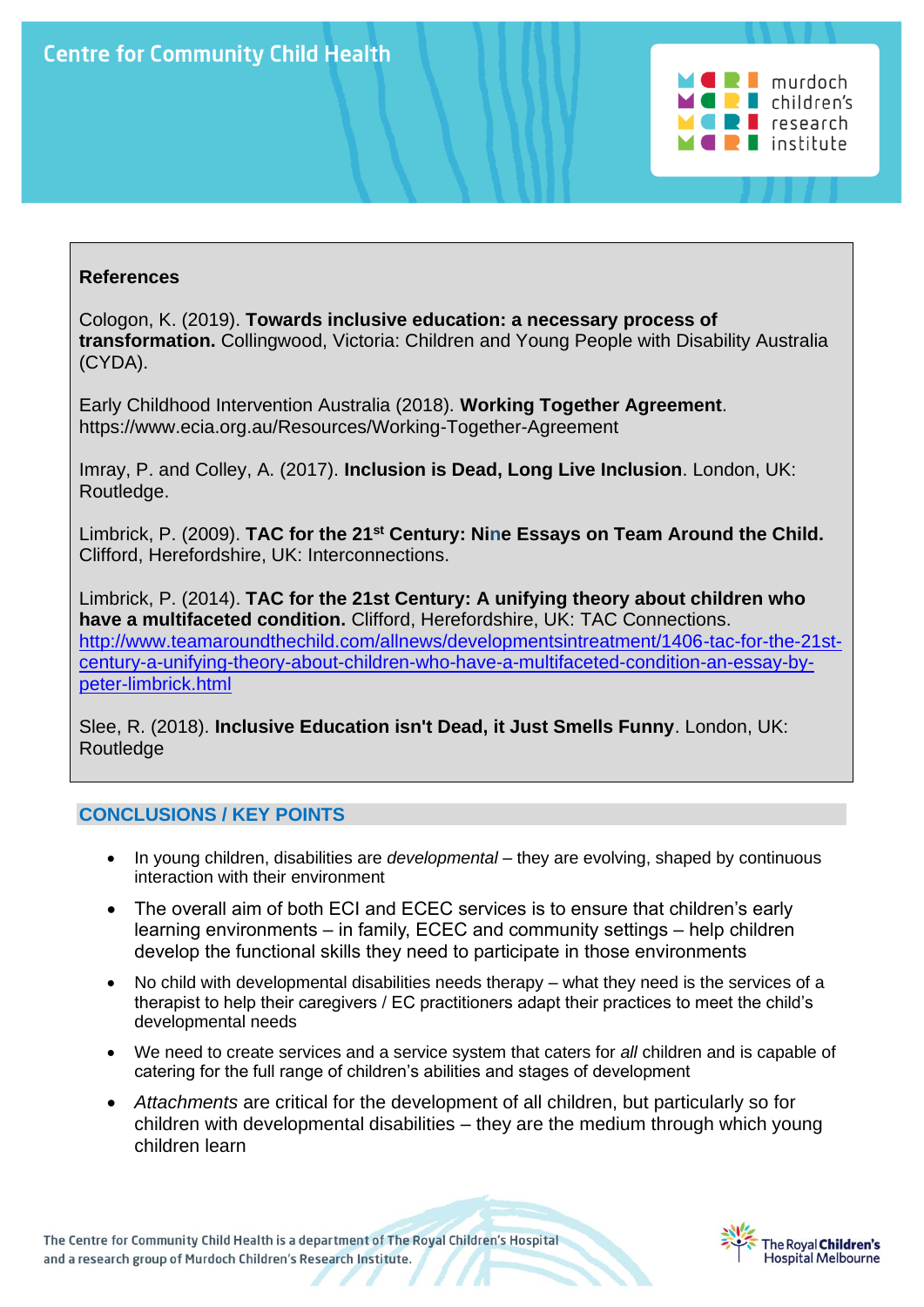

- *Participation is the engine of development* we must ensure that all children are able to participate meaningfully in their everyday environments
- All children stand to benefit from fully inclusive ECEC services

# **RESOURCES**

### **Australian resources to support inclusion**

- Kathy Cologon (2014). **Inclusive Education in the Early Years: Right from the Start.**  South Melbourne, Victoria: Oxford University Press.
- Kathy Cologon (2019). **Towards inclusive education: a necessary process of transformation.** Collingwood, Victoria: Children and Young People with Disability Australia (CYDA).
- Alison Webster and John Forster (2012). **Participating and Belonging: Inclusion in Practice.** Malvern, Victoria: ECII, Noah's Ark Inc.

Anne Stonehouse and Claire Boschetti (2012). **A Piece of Cake - Linking inclusive practice to the EYLF and VEYLDF.** Melbourne, Victoria: Yooralla.

Margaret Sims (2011). **Social Inclusion and the Early Years Learning Framework: A Way of Working.** Mt. Victoria, NSW: Pademelon Press.

Early Childhood Intervention Australia (New South Wales) (2013-14): *Focus on Inclusion Project resources -* <http://www.ecia-nsw.org.au/projects/inclusion-tool>

- Moore, T.G., Symes, L. and Bull, K. (2013). **Strengthening Inclusive Practices in Early Childhood Intervention Services: Background Paper.** North Rocks, NSW: Early Childhood Intervention Australia (New South Wales).<http://www.ecia-nsw.org.au/documents/item/1062>
- Moore, T.G., Symes, L. and Bull, K. (2014). **Strengthening Inclusive Practices in Early Childhood Intervention Services: Best Practice Guide.** North Rocks, NSW: Early Childhood Intervention Australia (New South Wales). [http://www.ecia](http://www.ecia-nsw.org.au/documents/item/1063)[nsw.org.au/documents/item/1063](http://www.ecia-nsw.org.au/documents/item/1063)
- Early Childhood Intervention Australia (NSW)(2014). **Self-Reflection on Inclusive Practices: A Tool for Early Childhood Intervention Practitioners.** North Rocks, NSW: Early Childhood Intervention Australia (New South Wales). [http://www.ecia](http://www.ecia-nsw.org.au/documents/item/1095)[nsw.org.au/documents/item/1095](http://www.ecia-nsw.org.au/documents/item/1095)
- Early Childhood Intervention Australia (NSW)(2014). **Inclusive Practices: Family Feedback Form.** North Rocks, NSW: Early Childhood Intervention Australia (New South Wales). <http://www.ecia-nsw.org.au/documents/item/1096>

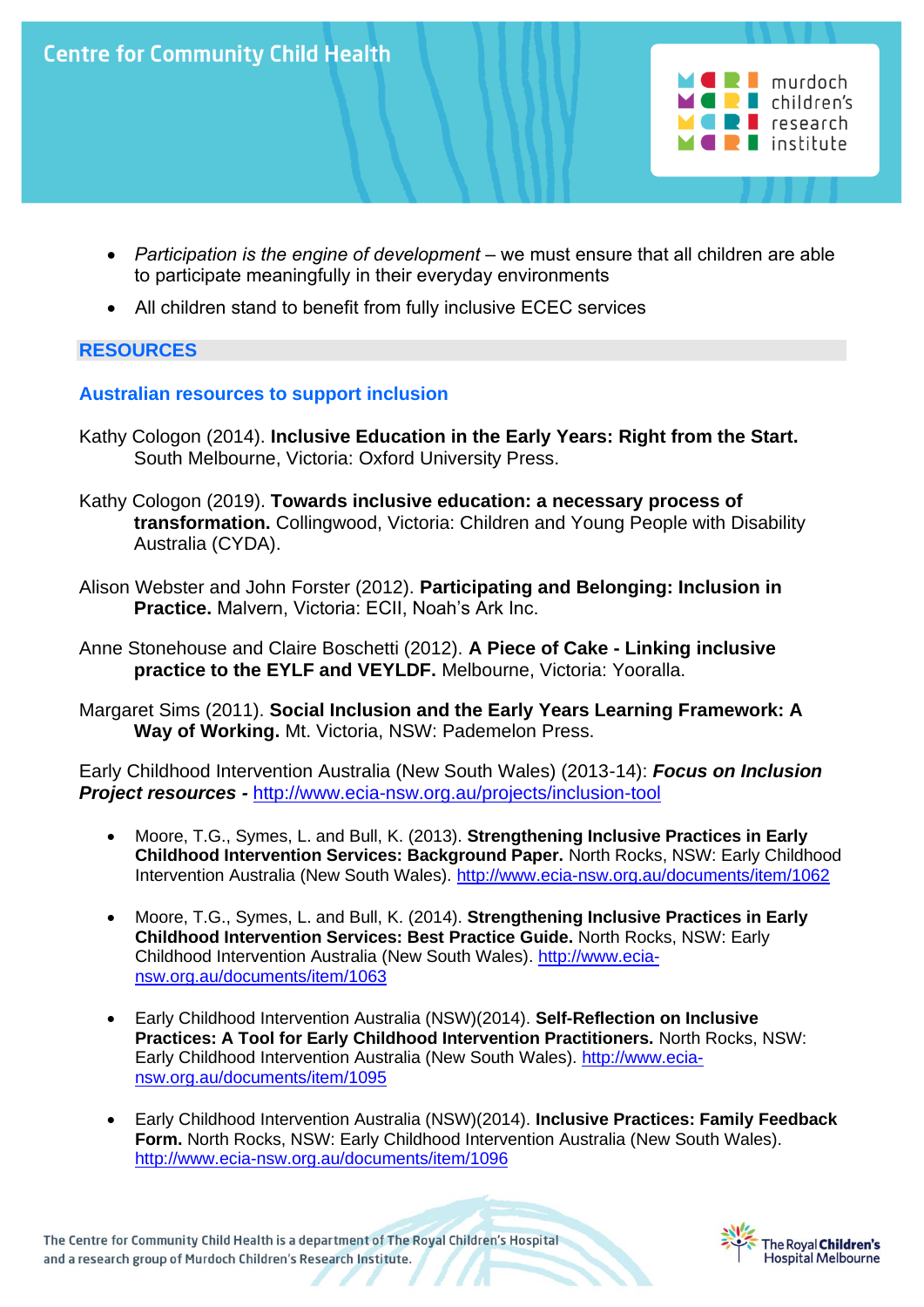

#### **Other resources to support inclusion**

- Epstein, A.S. (2007). **The Intentional Teacher: Choosing the Best Strategies for Young Children's Learning.** Washington, DC: National Association for the Education of Young Children.
- Grisham-Brown, J. and Pretti-Frontczak, K. (2011). **Assessing Young Children in Inclusive Settings: The Blended Practices Approach.** Baltimore, Maryland: Paul H. Brookes.
- Grisham-Brown, J., Hemmeter, M.L. and Pretti-Frontczak, K. (2005). **Blended Practices for Teaching Young Children in Inclusive Settings.** Baltimore, Maryland: Paul H. Brookes.
- Lindon, J. (2006). **Equality and Inclusion in Early Childhood (2nd Ed.).** London, UK: Hachette.
- McWilliam, R.A. and Casey, A.M. (2007). **Engagement of Every Child in the Preschool Classroom**. Baltimore, Maryland: Paul H. Brookes.

#### **Universal design for learning**

- Conn-Powers, M., Cross, A., Traub, E. and Hutter-Pishgahi, L. (2006). The universal design of early education: Moving forward for all children. **Beyond the Journal:** *Young Children* **on the Web,** September 2006. [http://www.journal.naeyc.org/btj/200609/.](http://www.journal.naeyc.org/btj/200609/)
- Darragh, J. (2007). Universal design for early childhood education: Ensuring access and equity for all. **Early Childhood Education Journal, 35** (2), 167-171.
- Hitchcock, C., Meyer, A., Rose, D. and Jackson, R. (2002). Providing new access to the general curriculum: Universal design for learning. **Teaching Exceptional Children, 35** (2), 8-17.
- Rose, D.H., Meyer, A., Strangman, N. and Rappolt, G. (2002). **Teaching Every Student in the Digital Age: Universal Design for Learning.** Alexandria, Virginia: Association for Supervision and Curriculum Development.
- Rose, D.H. and Wasson, J. (2008). **Universal Design for Learning (UDL) Guidelines - Version 1.0.** Wakefield, Massachusetts: CAST (Centre for Applied Special Technology). <http://www.cast.org/publications/UDLguidelines/version1.html#toc>
- Rose, D.H. and Gravel, J. (2011). **Universal Design for Learning Guidelines - Version 2.0.** Wakefield, Massachusetts: CAST (Centre for Applied Special Technology). http://www.udlcenter.org/aboutudl/udlquidelines